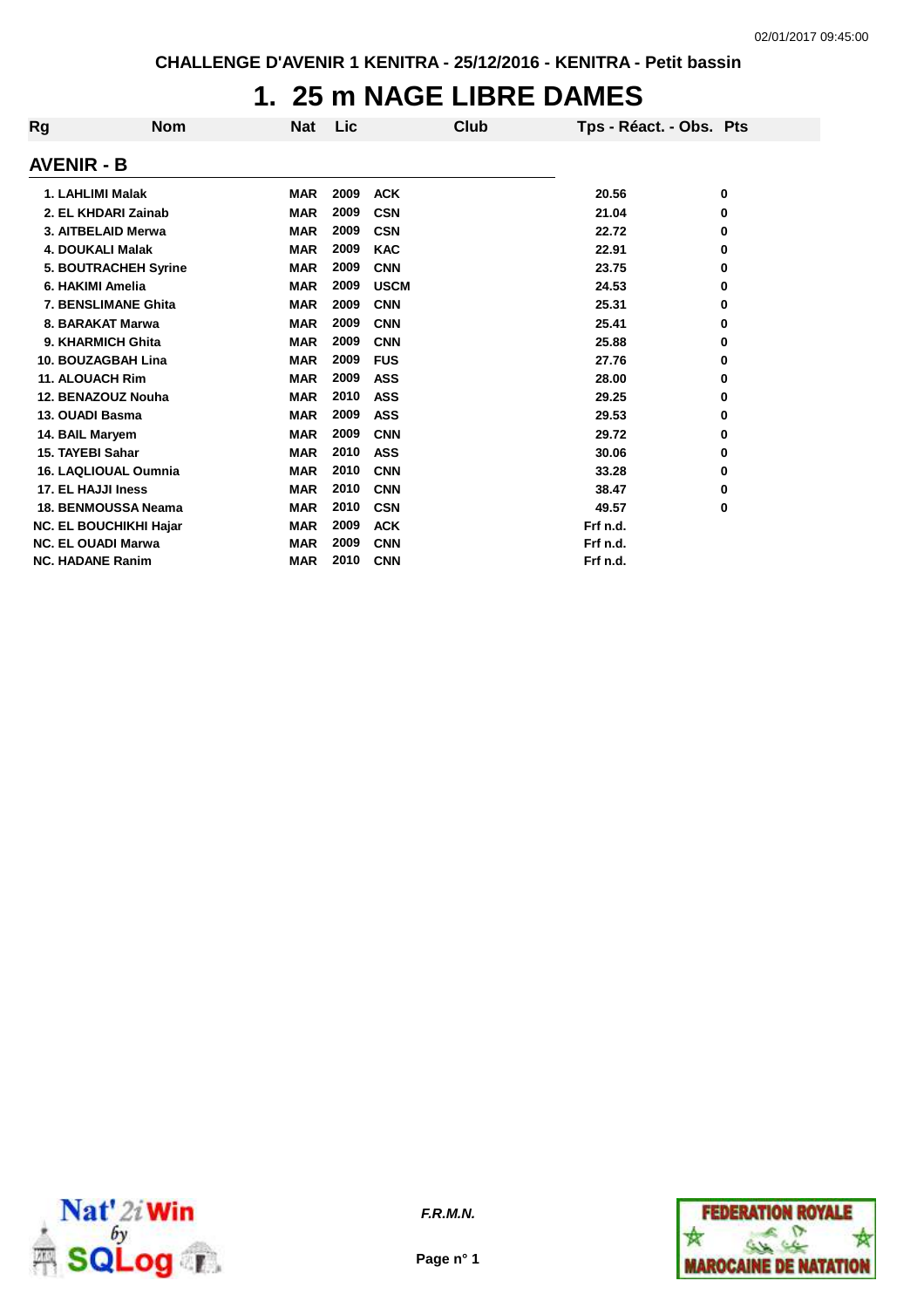## **2. 25 m NAGE LIBRE MESSIEURS**

| Rg | <b>Nom</b>                           | <b>Nat</b> | Lic  |             | Club | Tps - Réact. - Obs. Pts |   |
|----|--------------------------------------|------------|------|-------------|------|-------------------------|---|
|    | <b>AVENIR - B</b>                    |            |      |             |      |                         |   |
|    | 1. NEJJAR Sami                       | <b>MAR</b> | 2009 | <b>USCM</b> |      | 19.75                   | 0 |
|    | 2. KAMAL Omar                        | <b>MAR</b> | 2009 | <b>USCM</b> |      | 19.88                   | 0 |
|    | 3. DRISSI Ayoub                      | <b>MAR</b> | 2009 | <b>CSN</b>  |      | 20.30                   | 0 |
|    | 4. EL MEJDOUB Mohamed Taha           | <b>MAR</b> | 2009 | <b>ASS</b>  |      | 22.37                   | 0 |
|    | 5. AISSAOUI Souhail                  | <b>MAR</b> | 2009 | <b>CNN</b>  |      | 23.09                   | 0 |
|    | 6. ELHACHEMI Badereddine             | <b>MAR</b> | 2009 | <b>ASS</b>  |      | 25.15                   | 0 |
|    | 7. BARAKAT Rayane                    | <b>MAR</b> | 2009 | <b>ASS</b>  |      | 27.20                   | 0 |
|    | 8. MAACH Houssam Badreddine          | <b>MAR</b> | 2010 | <b>CNN</b>  |      | 27.66                   | 0 |
|    | 9. EL AMRANI Ali                     | <b>MAR</b> | 2009 | <b>CNN</b>  |      | 27.69                   | 0 |
|    | 10. TIKKI Mohamed Reda               | <b>MAR</b> | 2010 | <b>ASS</b>  |      | 27.78                   | 0 |
|    | 11. HADRI Ilyas                      | <b>MAR</b> | 2009 | <b>CSN</b>  |      | 28.25                   | 0 |
|    | 12. HASSOUN Rayane                   | <b>MAR</b> | 2009 | <b>CSN</b>  |      | 28.28                   | 0 |
|    | 13. OBILAT Houssam Eddine            | <b>MAR</b> | 2010 | <b>CSN</b>  |      | 28.35                   | 0 |
|    | 14. MOUNZIH Yahya                    | <b>MAR</b> | 2009 | <b>ASS</b>  |      | 28.53                   | 0 |
|    | <b>15. NAIT MBARK Aymane</b>         | <b>MAR</b> | 2009 | <b>CNN</b>  |      | 28.78                   | 0 |
|    | <b>16. BENCHEKROUN Mohamed Selim</b> | <b>MAR</b> | 2009 | <b>CNN</b>  |      | 29.41                   | 0 |
|    | 17. MITTA Amine                      | <b>MAR</b> | 2010 | <b>CSN</b>  |      | 34.44                   | 0 |
|    | <b>18. ELHACHEMI Salaheddine</b>     | <b>MAR</b> | 2009 | <b>ASS</b>  |      | 36.53                   | 0 |
|    | 19. EL AMMARI Adam                   | <b>MAR</b> | 2010 | <b>ASS</b>  |      | 42.62                   | 0 |
|    | 20. EL AMMARI Ayoub                  | <b>MAR</b> | 2009 | <b>ASS</b>  |      | 50.44                   | 0 |
|    | <b>NC. HIBAOUI Mohamed</b>           | <b>MAR</b> | 2009 | <b>CSN</b>  |      | Frf n.d.                |   |
|    | <b>NC. LAHIANE Saad</b>              | <b>MAR</b> | 2009 | <b>USCM</b> |      | Frf n.d.                |   |
|    | <b>NC. CHEBIHI Ahmed Amine</b>       | <b>MAR</b> | 2009 | <b>KAC</b>  |      | Frf n.d.                |   |
|    | <b>NC. OUASMINE Marouane</b>         | <b>MAR</b> | 2009 | <b>KAC</b>  |      | Frf n.d.                |   |
|    | <b>NC. QARRO Rayane</b>              | <b>MAR</b> | 2009 | <b>KAC</b>  |      | Frf n.d.                |   |



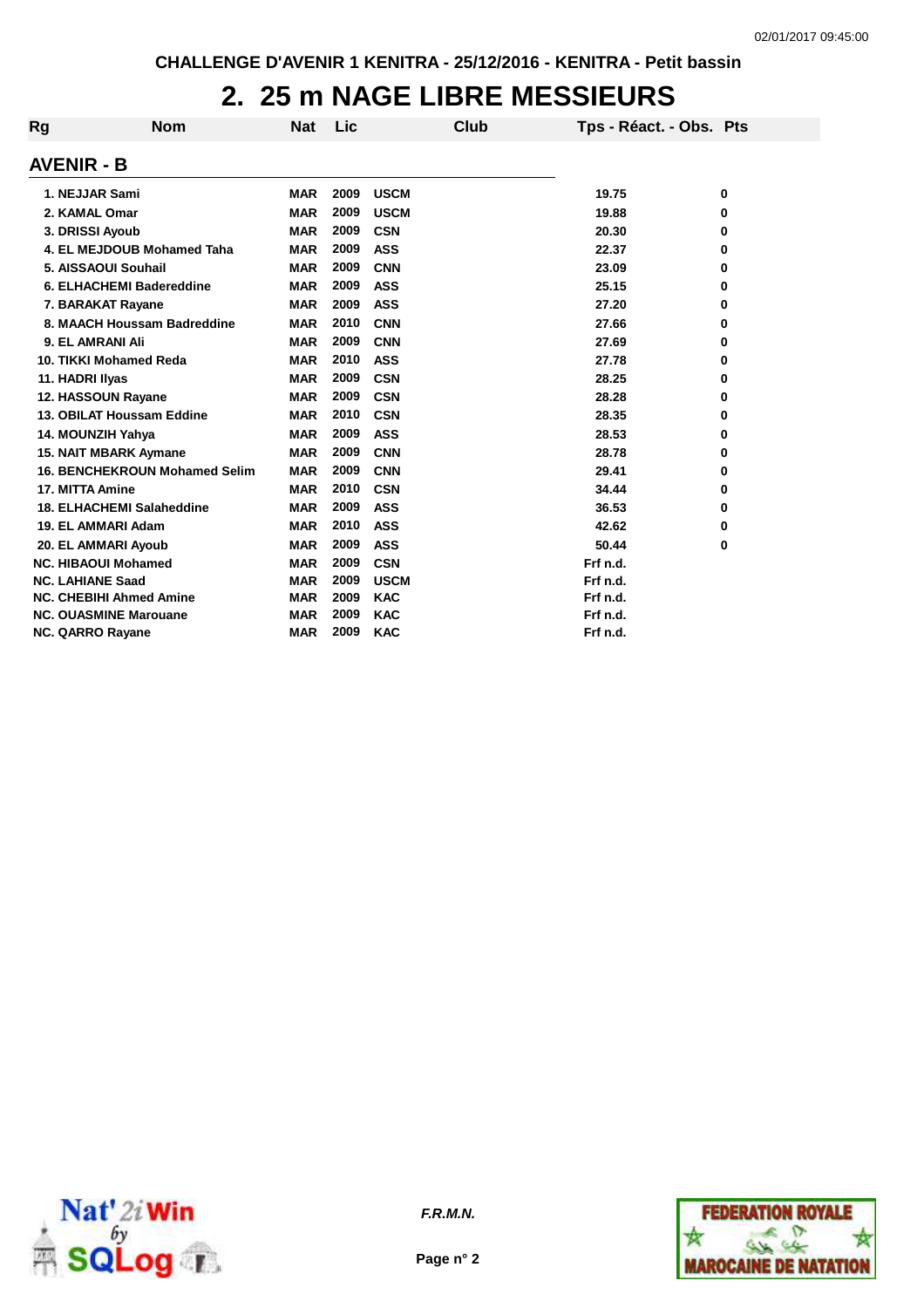## **3. 50 m NAGE LIBRE DAMES**

| Rg | <b>Nom</b>                | <b>Nat</b> | Lic  | Club        | Tps - Réact. - Obs. Pts |     |
|----|---------------------------|------------|------|-------------|-------------------------|-----|
|    | AVENIR - A                |            |      |             |                         |     |
|    | 1. SEJJARI Aya            | <b>MAR</b> | 2008 | <b>FUS</b>  | 41.50                   | 187 |
|    | 2. BENBRAHIM Soraya       | <b>MAR</b> | 2008 | <b>USCM</b> | 41.93                   | 181 |
|    | 3. ARAB Sarah             | <b>MAR</b> | 2008 | <b>USCM</b> | 43.31                   | 164 |
|    | 4. MESKINE Aroua          | <b>MAR</b> | 2008 | <b>ACK</b>  | 44.66                   | 150 |
|    | <b>5. GUENDOUF Hiba</b>   | <b>MAR</b> | 2008 | <b>KAC</b>  | 50.37                   | 104 |
|    | 6. BOUJENDAR Maria        | <b>MAR</b> | 2008 | <b>FUS</b>  | 50.56                   | 103 |
|    | 7. ANEB Nouhaila          | <b>MAR</b> | 2008 | <b>KAC</b>  | 50.72                   | 102 |
|    | 8. HAMMOUGUA Amal         | <b>MAR</b> | 2008 | <b>CSN</b>  | 52.25                   | 93  |
|    | 9. ACHIBANE Khawla        | <b>MAR</b> | 2008 | <b>CNN</b>  | 54.11                   | 84  |
|    | 10. MOUMNI Roeya Amina    | <b>MAR</b> | 2008 | <b>CNN</b>  | 55.22                   | 79  |
|    | 11. KADRI Sanae           | <b>MAR</b> | 2008 | <b>KAC</b>  | 56.12                   | 75  |
|    | 12. ALAOUI Safa           | <b>MAR</b> | 2008 | <b>CNN</b>  | 56.32                   | 74  |
|    | <b>13. MARHFOUR Hiba</b>  | <b>MAR</b> | 2008 | <b>FUS</b>  | 56.44                   | 74  |
|    | 14. ELGUEDDARI Imane      | <b>MAR</b> | 2008 | <b>CSN</b>  | 57.97                   | 68  |
|    | 15. SEMLALI Aya           | <b>MAR</b> | 2008 | <b>KAC</b>  | 58.34                   | 67  |
|    | <b>16. ELAMRAOUI Ayat</b> | <b>MAR</b> | 2008 | <b>FUS</b>  | 1:00.19                 | 61  |
|    | <b>17. BENMIMOUN Lina</b> | <b>MAR</b> | 2008 | <b>CNN</b>  | 1:00.35                 | 60  |
|    | <b>18. BENMIMOUN Sara</b> | <b>MAR</b> | 2008 | <b>CNN</b>  | 1:05.56                 | 47  |
|    | 19. IDHYA Nada            | <b>MAR</b> | 2008 | <b>CNK</b>  | 1:11.66                 | 36  |
|    | 20. OU-BERRI Sofia        | <b>MAR</b> | 2008 | <b>KAC</b>  | 1:13.13                 | 34  |
|    | NC. KRAOUCH Alae Maryam   | <b>MAR</b> | 2008 | <b>CNN</b>  | Frf n.d.                |     |
|    | <b>NC. LAZREQ Rania</b>   | <b>MAR</b> | 2008 | <b>CNN</b>  | Frf n.d.                |     |
|    | <b>NC. ELHATABI Amira</b> | <b>MAR</b> | 2008 | <b>CNK</b>  | Frf n.d.                |     |



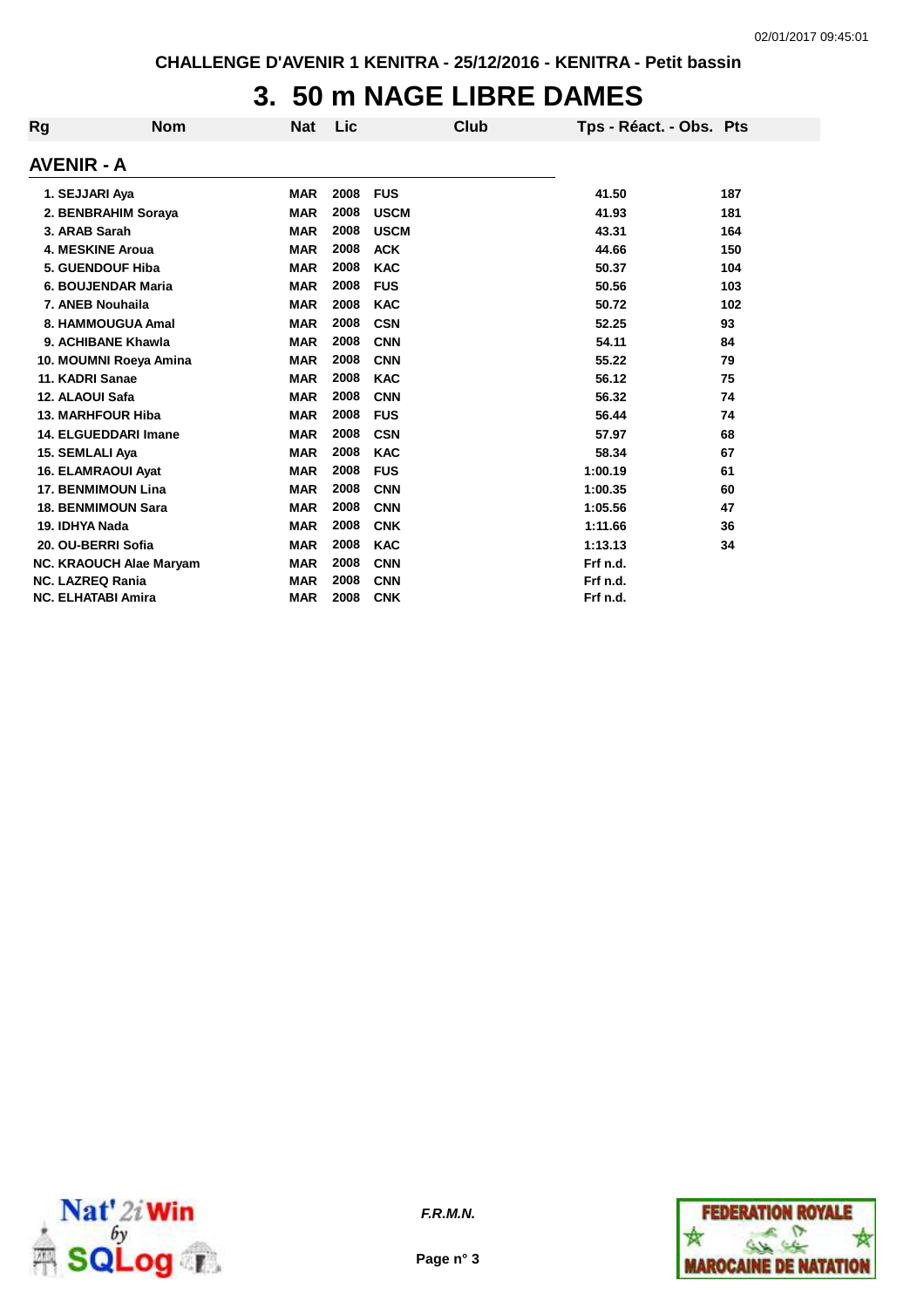## **4. 50 m NAGE LIBRE MESSIEURS**

| Rg | <b>Nom</b>                          | Nat        | Lic  |             | Club | Tps - Réact. - Obs. Pts |     |
|----|-------------------------------------|------------|------|-------------|------|-------------------------|-----|
|    | AVENIR - A                          |            |      |             |      |                         |     |
|    | 1. SAADANI Akram                    | <b>MAR</b> | 2008 | <b>ASS</b>  |      | 38.06                   | 165 |
|    | 2. AMRANI Ouweis                    | MAR        | 2008 | <b>CNN</b>  |      | 41.43                   | 128 |
|    | 3. EL MECHRAFI Noamane              | <b>MAR</b> | 2008 | <b>USCM</b> |      | 41.66                   | 126 |
|    | <b>4. GHOUDANE Fadi</b>             | <b>MAR</b> | 2008 | <b>CSN</b>  |      | 43.90                   | 108 |
|    | 5. LAAREJ Yahia                     | <b>MAR</b> | 2008 | <b>FUS</b>  |      | 45.15                   | 99  |
|    | <b>6. IDRISSI FAKHREDDINE Amine</b> | <b>MAR</b> | 2008 | <b>FUS</b>  |      | 45.22                   | 98  |
|    | 7. AMMOR Rayane Mohammed            | <b>MAR</b> | 2008 | <b>USCM</b> |      | 45.88                   | 94  |
|    | 8. NOUIRA Jad                       | MAR        | 2008 | <b>USCM</b> |      | 46.47                   | 91  |
|    | 9. LAHDADI Amir                     | <b>MAR</b> | 2008 | <b>USCM</b> |      | 46.60                   | 90  |
|    | <b>10. JABRANI Amine</b>            | <b>MAR</b> | 2008 | <b>USCM</b> |      | 47.18                   | 87  |
|    | 11. HAMDANE Bakr Chihabeddine       | <b>MAR</b> | 2008 | <b>ASS</b>  |      | 47.37                   | 86  |
|    | 12. ELMAZOUNI Rayane                | <b>MAR</b> | 2008 | <b>CSN</b>  |      | 48.19                   | 81  |
|    | <b>13. BENAMAR Khalil</b>           | <b>MAR</b> | 2008 | <b>USCM</b> |      | 48.31                   | 81  |
|    | <b>14. LAQLIOUAL Mourad</b>         | <b>MAR</b> | 2008 | <b>CNN</b>  |      | 48.41                   | 80  |
|    | 15. LAASKRI Hamza                   | <b>MAR</b> | 2008 | <b>KAC</b>  |      | 49.25                   | 76  |
|    | 16. EL HASSANI Taha                 | <b>MAR</b> | 2008 | <b>FUS</b>  |      | 50.00                   | 73  |
|    | 17. MAROUDI Mohammed Taha           | <b>MAR</b> | 2008 | <b>ASS</b>  |      | 50.03                   | 73  |
|    | 18. AIT ALI Nezar                   | <b>MAR</b> | 2008 | <b>CNN</b>  |      | 50.28                   | 71  |
|    | 19. BENELHADJ Mohamed Said          | <b>MAR</b> | 2008 | <b>CSN</b>  |      | 50.84                   | 69  |
|    | 20. MAHTOUTE Majd                   | <b>MAR</b> | 2008 | <b>CSN</b>  |      | 51.03                   | 68  |
|    | 21. KHATORI Yahya                   | <b>MAR</b> | 2008 | <b>CNN</b>  |      | 51.44                   | 67  |
|    | 22. BARAKAT Rayane                  | <b>MAR</b> | 2008 | <b>CNN</b>  |      | 51.56                   | 66  |
|    | 23. BOUNAJMA Hamza                  | <b>MAR</b> | 2008 | <b>USCM</b> |      | 53.19                   | 60  |
|    | 24. OUHAMMOU Khalil Ibrahim         | <b>MAR</b> | 2008 | <b>CNN</b>  |      | 54.56                   | 56  |
|    | 25. ECHOUAIBI Ahmed Bachir          | <b>MAR</b> | 2008 | <b>KAC</b>  |      | 55.13                   | 54  |
|    | 26. KASSOU Ahmed Amine              | <b>MAR</b> | 2008 | <b>CSN</b>  |      | 57.78                   | 47  |
|    | 27. ABAKKAS Nizar                   | <b>MAR</b> | 2008 | <b>KAC</b>  |      | 59.13                   | 44  |
|    | 28. EL HIJAJI Mehdi Zakaria         | <b>MAR</b> | 2008 | <b>ASS</b>  |      | 1:02.75                 | 37  |
|    | 29. ELAKADI Mohamed                 | <b>MAR</b> | 2008 | <b>ASS</b>  |      | 1:04.03                 | 34  |
|    | 30. LACHGAR Rayane                  | <b>MAR</b> | 2008 | <b>CSN</b>  |      | 1:10.21                 | 26  |
|    | 31. ETTOUIL Aymane                  | <b>MAR</b> | 2008 | <b>ASS</b>  |      | 1:11.34                 | 25  |
|    | 31. MAANINOU Youssef                | <b>MAR</b> | 2008 | <b>USCM</b> |      | 1:11.34                 | 25  |
|    | 33. ABBAR Youssef                   | <b>MAR</b> | 2008 | <b>CNK</b>  |      | 1:14.12                 | 22  |
|    | 34. ALAMI YADRI Yassine             | <b>MAR</b> | 2008 | <b>CNN</b>  |      | 1:16.53                 | 20  |
|    | <b>35. SAFAR Idriss</b>             | <b>MAR</b> | 2008 | <b>ASS</b>  |      | 1:19.72                 | 18  |
|    | NC. LABKAKLA Mohamed Adam           | <b>MAR</b> | 2008 | <b>ASS</b>  |      | Frf exc.                |     |
|    | NC. SAYDI Mohammed El Mehdi         | MAR        | 2008 | <b>USCM</b> |      | Frf n.d.                |     |





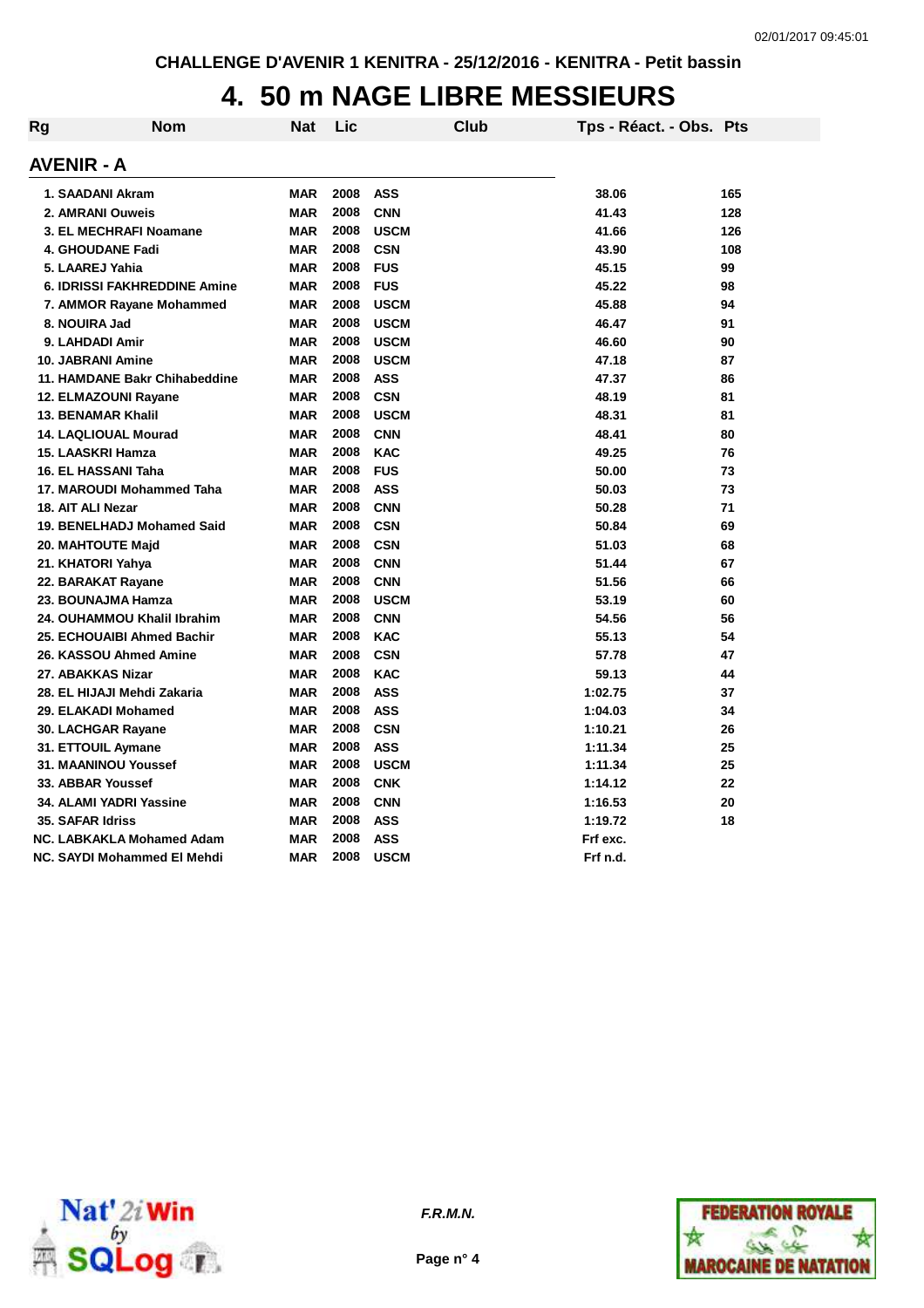# **5. 25 m DOS DAMES**

| Rg                        | <b>Nom</b>                   | <b>Nat</b> | Lic  |             | Club | Tps - Réact. - Obs. Pts |   |
|---------------------------|------------------------------|------------|------|-------------|------|-------------------------|---|
| AVENIR - B                |                              |            |      |             |      |                         |   |
| 1. TAYEBI Sahar           |                              | <b>MAR</b> | 2010 | <b>ASS</b>  |      | 23.53                   | 0 |
| 2. LAHLIMI Malak          |                              | <b>MAR</b> | 2009 | <b>ACK</b>  |      | 25.03                   | 0 |
|                           | 3. EL KHDARI Zainab          | <b>MAR</b> | 2009 | <b>CSN</b>  |      | 25.71                   | 0 |
| 4. DOUKALI Malak          |                              | <b>MAR</b> | 2009 | <b>KAC</b>  |      | 27.45                   | 0 |
|                           | 5. AITBELAID Merwa           | <b>MAR</b> | 2009 | <b>CSN</b>  |      | 30.66                   | 0 |
| 6. HAKIMI Amelia          |                              | <b>MAR</b> | 2009 | <b>USCM</b> |      | 30.68                   | 0 |
|                           | 7. BENSLIMANE Ghita          | <b>MAR</b> | 2009 | <b>CNN</b>  |      | 32.15                   | 0 |
|                           | 8. BOUZAGBAH Lina            | <b>MAR</b> | 2009 | <b>FUS</b>  |      | 32.25                   | 0 |
| 9. BARAKAT Marwa          |                              | <b>MAR</b> | 2009 | <b>CNN</b>  |      | 33.63                   | 0 |
|                           | 10. BENAZOUZ Nouha           | <b>MAR</b> | 2010 | <b>ASS</b>  |      | 34.65                   | 0 |
| 11. BAIL Maryem           |                              | <b>MAR</b> | 2009 | <b>CNN</b>  |      | 35.97                   | 0 |
| <b>12. KHARMICH Ghita</b> |                              | <b>MAR</b> | 2009 | <b>CNN</b>  |      | 36.09                   | 0 |
| <b>13. ALOUACH Rim</b>    |                              | <b>MAR</b> | 2009 | <b>ASS</b>  |      | 36.85                   | 0 |
| 14. OUADI Basma           |                              | <b>MAR</b> | 2009 | <b>ASS</b>  |      | 37.28                   | 0 |
|                           | <b>15. LAQLIOUAL Oumnia</b>  | <b>MAR</b> | 2010 | <b>CNN</b>  |      | 37.60                   | 0 |
| 16. EL HAJJI Iness        |                              | <b>MAR</b> | 2010 | <b>CNN</b>  |      | 49.78                   | 0 |
| <b>NC. EL OUADI Marwa</b> |                              | <b>MAR</b> | 2009 | <b>CNN</b>  |      | Frf n.d.                |   |
| <b>NC. HADANE Ranim</b>   |                              | <b>MAR</b> | 2010 | <b>CNN</b>  |      | Frf n.d.                |   |
|                           | <b>NC. BOUTRACHEH Syrine</b> | <b>MAR</b> | 2009 | <b>CNN</b>  |      | Dsq NI                  | 0 |



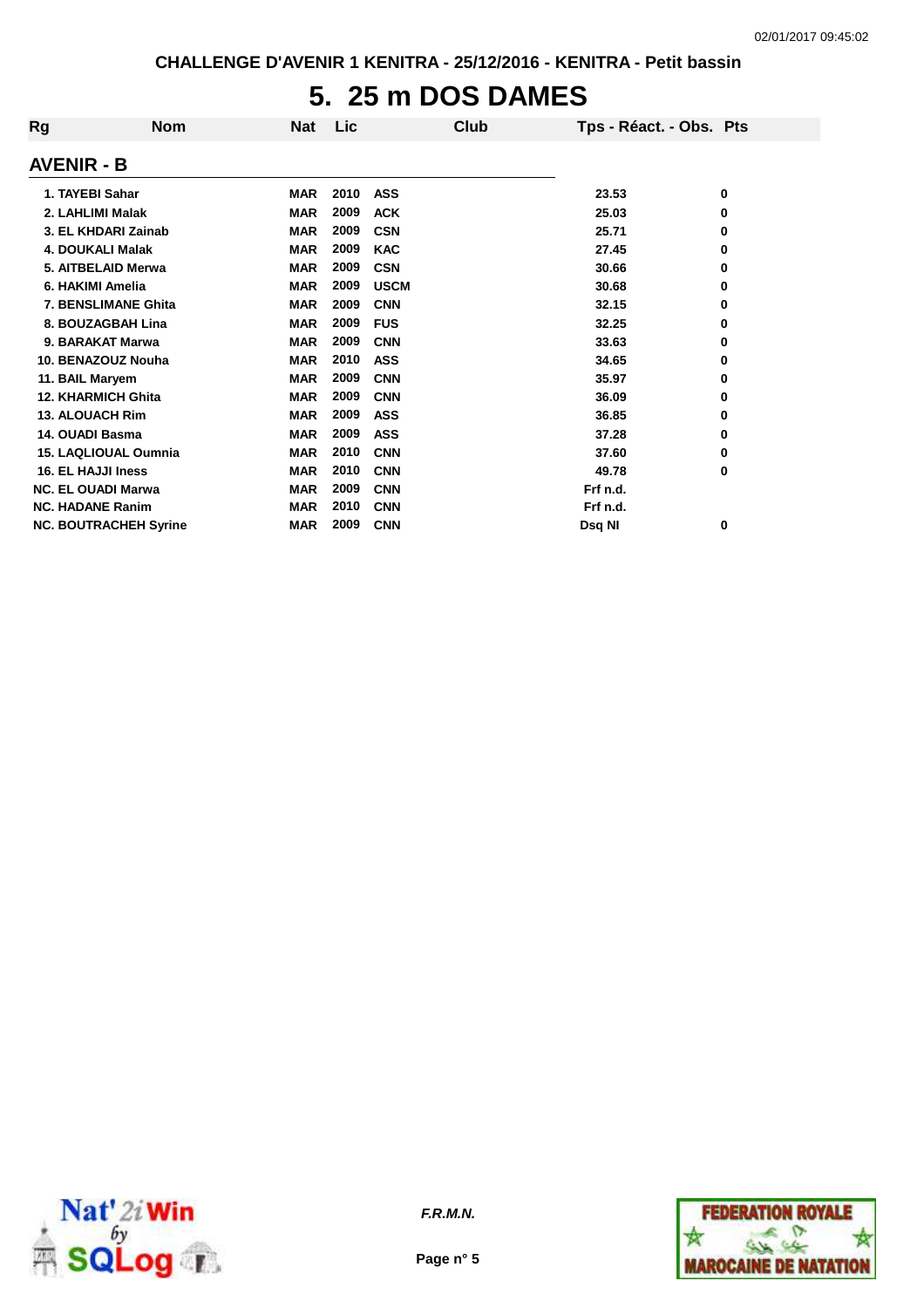## **6. 25 m DOS MESSIEURS**

| Rg                       | <b>Nom</b>                           | <b>Nat</b> | <b>Lic</b> | Club        | Tps - Réact. - Obs. Pts |   |
|--------------------------|--------------------------------------|------------|------------|-------------|-------------------------|---|
| <b>AVENIR - B</b>        |                                      |            |            |             |                         |   |
| 1. KAMAL Omar            |                                      | <b>MAR</b> | 2009       | <b>USCM</b> | 24.53                   | 0 |
| 2. NEJJAR Sami           |                                      | <b>MAR</b> | 2009       | <b>USCM</b> | 24.87                   | 0 |
|                          | 3. EL MEJDOUB Mohamed Taha           | <b>MAR</b> | 2009       | <b>ASS</b>  | 27.53                   | 0 |
| 4. DRISSI Ayoub          |                                      | <b>MAR</b> | 2009       | <b>CSN</b>  | 29.03                   | 0 |
|                          | 5. AISSAOUI Souhail                  | <b>MAR</b> | 2009       | <b>CNN</b>  | 29.28                   | 0 |
| 6. HADRI Ilyas           |                                      | <b>MAR</b> | 2009       | <b>CSN</b>  | 33.19                   | 0 |
|                          | 7. HASSOUN Rayane                    | <b>MAR</b> | 2009       | <b>CSN</b>  | 33.47                   | 0 |
|                          | 8. ESSALFATI Mohamed                 | <b>MAR</b> | 2009       | <b>KAC</b>  | 33.78                   | 0 |
|                          | 9. MAACH Houssam Badreddine          | <b>MAR</b> | 2010       | <b>CNN</b>  | 34.85                   | 0 |
| <b>10. EL AMRANI Ali</b> |                                      | <b>MAR</b> | 2009       | <b>CNN</b>  | 35.25                   | 0 |
| 11. QARRO Mahdi          |                                      | <b>MAR</b> | 2010       | <b>KAC</b>  | 35.89                   | 0 |
| 12. MOUNZIH Yahya        |                                      | <b>MAR</b> | 2009       | <b>ASS</b>  | 35.91                   | 0 |
|                          | 13. TIKKI Mohamed Reda               | <b>MAR</b> | 2010       | <b>ASS</b>  | 36.72                   | 0 |
|                          | <b>14. NAIT MBARK Aymane</b>         | <b>MAR</b> | 2009       | <b>CNN</b>  | 40.19                   | 0 |
|                          | <b>15. ELHACHEMI Badereddine</b>     | <b>MAR</b> | 2009       | <b>ASS</b>  | 41.03                   | 0 |
| 16. QARRO Rayane         |                                      | <b>MAR</b> | 2009       | <b>KAC</b>  | 44.81                   | 0 |
|                          | 17. EL AMMARI Adam                   | <b>MAR</b> | 2010       | <b>ASS</b>  | 48.72                   | 0 |
|                          | <b>NC. HIBAOUI Mohamed</b>           | <b>MAR</b> | 2009       | <b>CSN</b>  | Frf n.d.                |   |
| <b>NC. LAHIANE Saad</b>  |                                      | <b>MAR</b> | 2009       | <b>USCM</b> | Frf n.d.                |   |
|                          | <b>NC. CHEBIHI Ahmed Amine</b>       | <b>MAR</b> | 2009       | <b>KAC</b>  | Frf n.d.                |   |
|                          | <b>NC. EL AMMARI Ayoub</b>           | <b>MAR</b> | 2009       | <b>ASS</b>  | Dsq NI                  | 0 |
|                          | NC. ELHACHEMI Salaheddine            | <b>MAR</b> | 2009       | <b>ASS</b>  | Dsq NI                  | 0 |
|                          | <b>NC. BENCHEKROUN Mohamed Selim</b> | <b>MAR</b> | 2009       | <b>CNN</b>  | Dsq NI                  | 0 |



**Page n° 6**

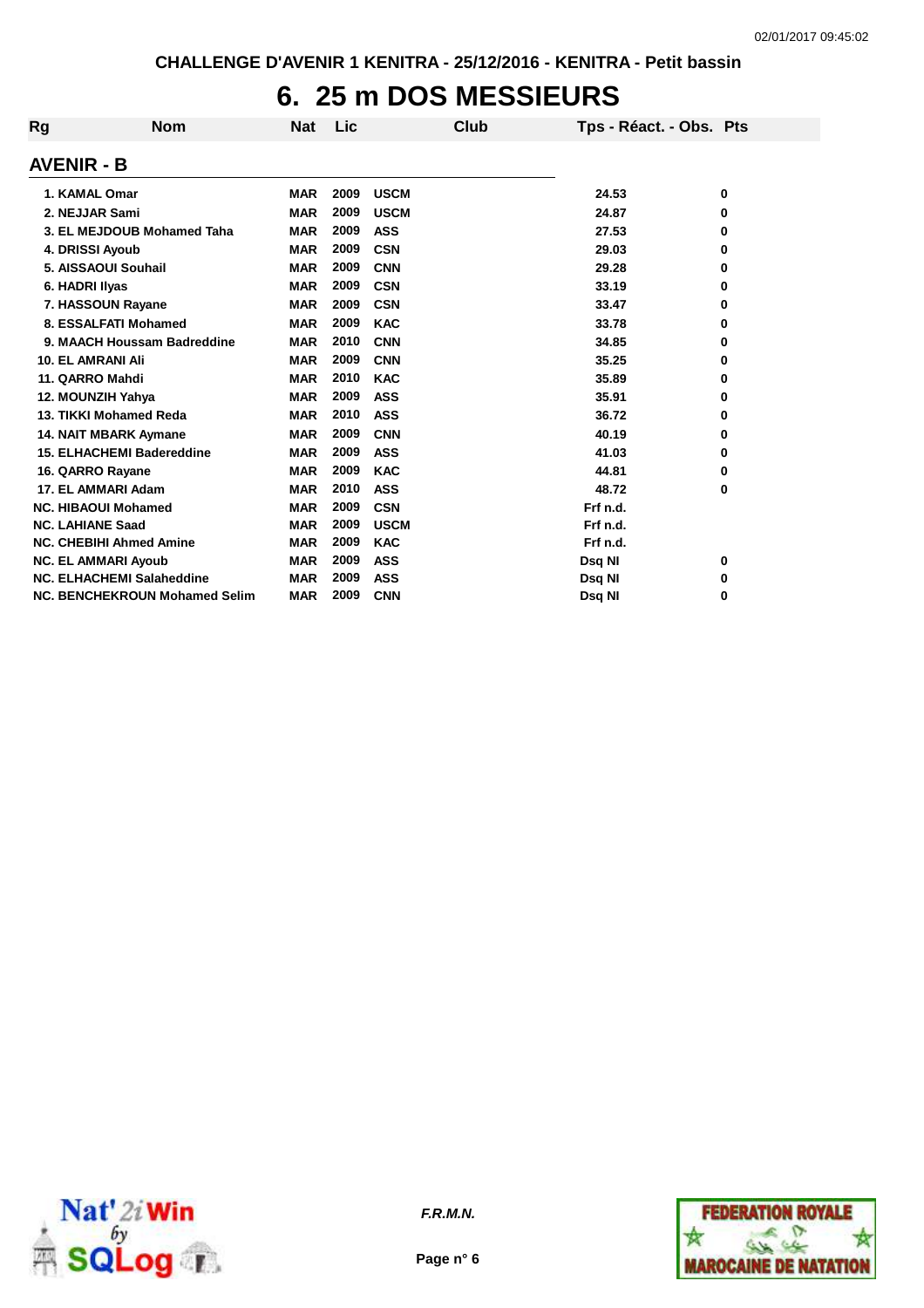# **7. 50 m DOS DAMES**

| Rg                          | <b>Nom</b>                     | <b>Nat</b> | Lic  | Club        | Tps - Réact. - Obs. Pts |     |
|-----------------------------|--------------------------------|------------|------|-------------|-------------------------|-----|
| <b>AVENIR - A</b>           |                                |            |      |             |                         |     |
| 1. SEJJARI Aya              |                                | <b>MAR</b> | 2008 | <b>FUS</b>  | 50.31                   | 155 |
| 2. MESKINE Aroua            |                                | <b>MAR</b> | 2008 | <b>ACK</b>  | 53.66                   | 128 |
| 3. BOUJENDAR Maria          |                                | <b>MAR</b> | 2008 | <b>FUS</b>  | 54.97                   | 119 |
| 4. ARAB Sarah               |                                | <b>MAR</b> | 2008 | <b>USCM</b> | 58.37                   | 99  |
| 5. ANEB Nouhaila            |                                | <b>MAR</b> | 2008 | <b>KAC</b>  | 59.31                   | 94  |
|                             | 6. MOUMNI Roeya Amina          | <b>MAR</b> | 2008 | <b>CNN</b>  | 1:04.70                 | 73  |
| 7. ALAOUI Safa              |                                | <b>MAR</b> | 2008 | <b>CNN</b>  | 1:05.97                 | 69  |
| 8. ACHIBANE Khawla          |                                | <b>MAR</b> | 2008 | <b>CNN</b>  | 1:06.70                 | 66  |
| 9. SEMLALI Aya              |                                | <b>MAR</b> | 2008 | <b>KAC</b>  | 1:07.88                 | 63  |
| <b>10. BENMIMOUN Lina</b>   |                                | <b>MAR</b> | 2008 | <b>CNN</b>  | 1:07.91                 | 63  |
| 11. ELAMRAOUI Ayat          |                                | <b>MAR</b> | 2008 | <b>FUS</b>  | 1:09.11                 | 60  |
| 12. ELGUEDDARI Imane        |                                | <b>MAR</b> | 2008 | <b>CSN</b>  | 1:11.06                 | 55  |
| <b>13. BENMIMOUN Sara</b>   |                                | <b>MAR</b> | 2008 | <b>CNN</b>  | 1:13.47                 | 49  |
| 14. IDHYA Nada              |                                | <b>MAR</b> | 2008 | <b>CNK</b>  | 1:20.28                 | 38  |
| 15. KADRI Sanae             |                                | <b>MAR</b> | 2008 | <b>KAC</b>  | 1:20.38                 | 38  |
| 16. OU-BERRI Sofia          |                                | <b>MAR</b> | 2008 | <b>KAC</b>  | 1:26.56                 | 30  |
|                             | <b>NC. KRAOUCH Alae Maryam</b> | <b>MAR</b> | 2008 | <b>CNN</b>  | Frf n.d.                |     |
| <b>NC. LAZREQ Rania</b>     |                                | <b>MAR</b> | 2008 | <b>CNN</b>  | Frf n.d.                |     |
| <b>NC. ELHATABI Amira</b>   |                                | <b>MAR</b> | 2008 | <b>CNK</b>  | Frf n.d.                |     |
| <b>NC. BENBRAHIM Soraya</b> |                                | <b>MAR</b> | 2008 | <b>USCM</b> | Frf n.d.                |     |
| <b>NC. MARHFOUR Hiba</b>    |                                | <b>MAR</b> | 2008 | <b>FUS</b>  | Dsa NI                  | 0   |





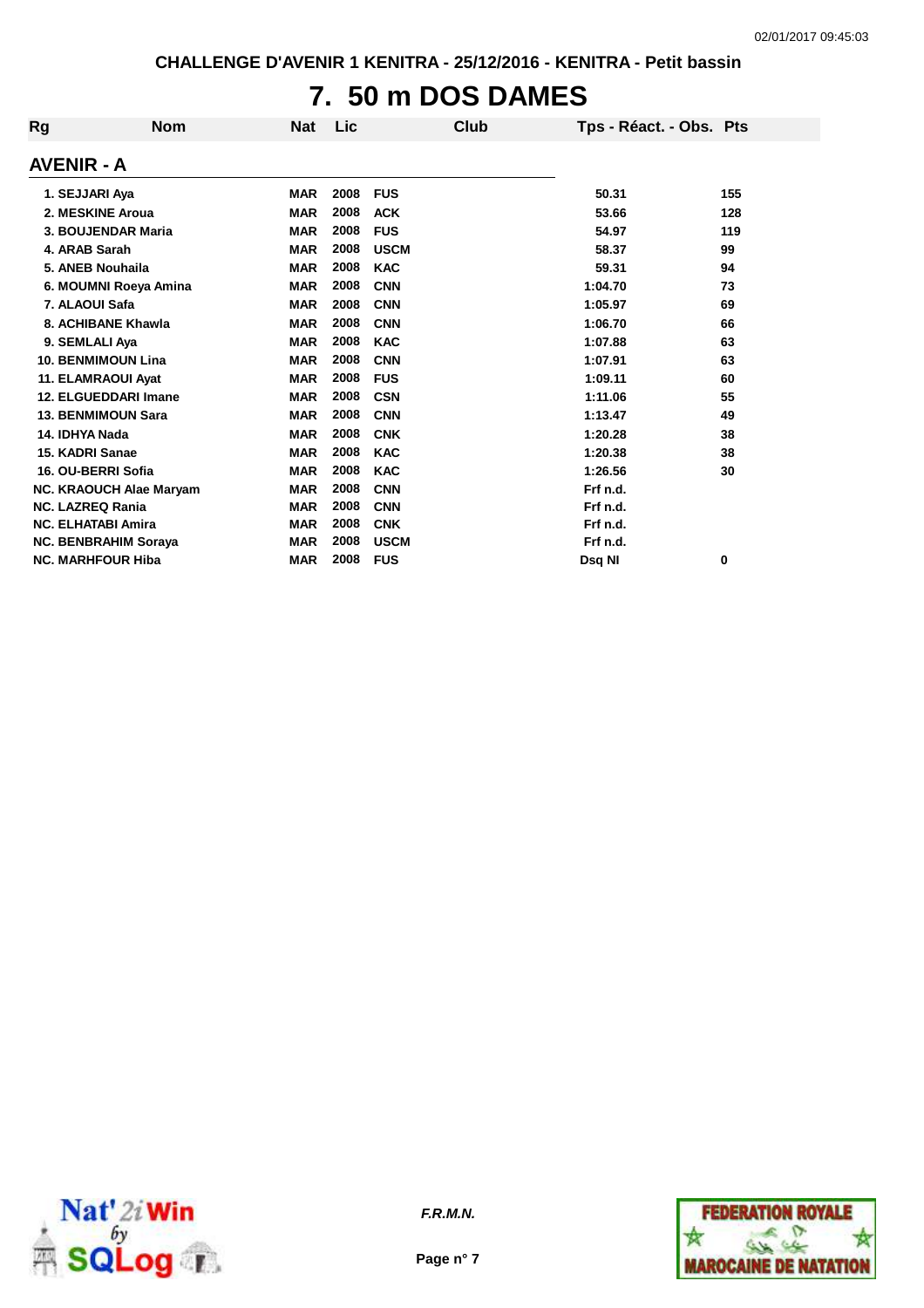## **8. 50 m DOS MESSIEURS**

| Rg                       | <b>Nom</b>                          | <b>Nat</b> | Lic  | Club        | Tps - Réact. - Obs. Pts |    |
|--------------------------|-------------------------------------|------------|------|-------------|-------------------------|----|
| <b>AVENIR - A</b>        |                                     |            |      |             |                         |    |
|                          | <b>1. IDRISSI FAKHREDDINE Amine</b> | <b>MAR</b> | 2008 | <b>FUS</b>  | 53.02                   | 93 |
|                          | 2. LAAREJ Yahia                     | <b>MAR</b> | 2008 | <b>FUS</b>  | 53.16                   | 92 |
|                          | 3. AMRANI Ouweis                    | <b>MAR</b> | 2008 | <b>CNN</b>  | 55.78                   | 80 |
| 4. AIT ALI Nezar         |                                     | <b>MAR</b> | 2008 | <b>CNN</b>  | 58.57                   | 69 |
|                          | 5. BENAMAR Khalil                   | <b>MAR</b> | 2008 | <b>USCM</b> | 58.82                   | 68 |
|                          | 6. HAMDANE Bakr Chihabeddine        | <b>MAR</b> | 2008 | <b>ASS</b>  | 1:00.16                 | 63 |
|                          | 7. LAQLIOUAL Mourad                 | <b>MAR</b> | 2008 | <b>CNN</b>  | 1:01.06                 | 61 |
| 8. NOUIRA Jad            |                                     | <b>MAR</b> | 2008 | <b>USCM</b> | 1:01.19                 | 60 |
|                          | 9. EL HASSANI Taha                  | <b>MAR</b> | 2008 | <b>FUS</b>  | 1:01.78                 | 58 |
|                          | 10. BARAKAT Rayane                  | <b>MAR</b> | 2008 | <b>CNN</b>  | 1:03.00                 | 55 |
|                          | <b>11. OUAMALICH Asad</b>           | <b>MAR</b> | 2008 | <b>KAC</b>  | 1:08.95                 | 42 |
|                          | 12. MAROUDI Mohammed Taha           | <b>MAR</b> | 2008 | <b>ASS</b>  | 1:10.44                 | 39 |
|                          | 13. EL HIJAJI Mehdi Zakaria         | <b>MAR</b> | 2008 | <b>ASS</b>  | 1:11.61                 | 37 |
|                          | 14. OUHAMMOU Khalil Ibrahim         | <b>MAR</b> | 2008 | <b>CNN</b>  | 1:17.28                 | 30 |
|                          | <b>15. LACHGAR Rayane</b>           | <b>MAR</b> | 2008 | <b>CSN</b>  | 1:18.16                 | 29 |
|                          | <b>16. ETTOUIL Aymane</b>           | <b>MAR</b> | 2008 | <b>ASS</b>  | 1:21.69                 | 25 |
|                          | 17. ALAMI YADRI Yassine             | <b>MAR</b> | 2008 | <b>CNN</b>  | 1:26.58                 | 21 |
|                          | <b>NC. MAANINOU Youssef</b>         | <b>MAR</b> | 2008 | <b>USCM</b> | Frf exc.                |    |
|                          | NC. LABKAKLA Mohamed Adam           | <b>MAR</b> | 2008 | <b>ASS</b>  | Frf exc.                |    |
|                          | NC. SAYDI Mohammed El Mehdi         | <b>MAR</b> | 2008 | <b>USCM</b> | Frf n.d.                |    |
| <b>NC. KHATORI Yahya</b> |                                     | <b>MAR</b> | 2008 | <b>CNN</b>  | Dsq NI                  | 0  |
| <b>NC. SAFAR Idriss</b>  |                                     | <b>MAR</b> | 2008 | <b>ASS</b>  | Dsg NI                  | 0  |



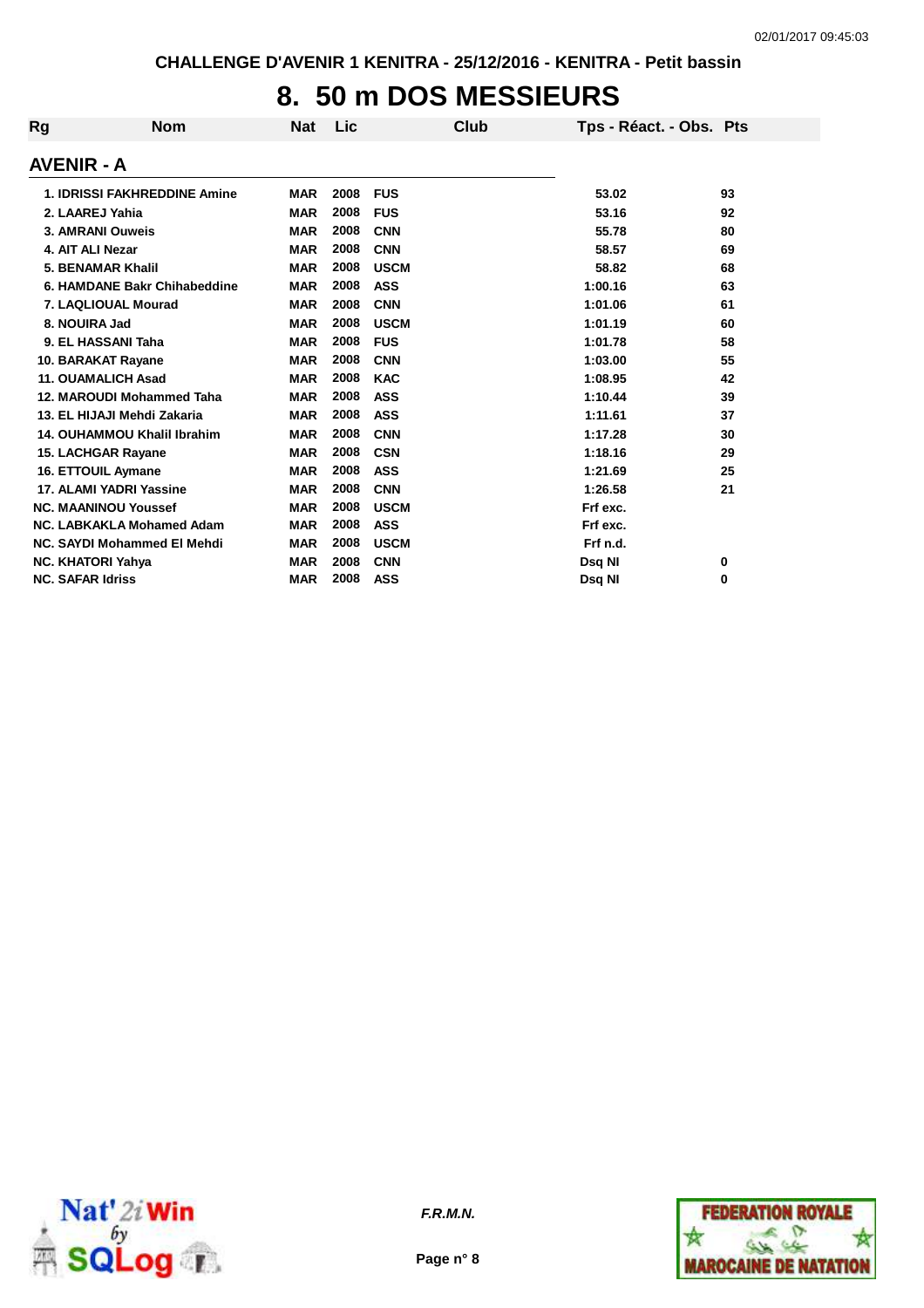**CHALLENGE D'AVENIR 1 KENITRA - 25/12/2016 - KENITRA - Petit bassin**

## **9. 25 m BRASSE DAMES**

| Rg                            | <b>Nom</b> | <b>Nat</b> | Lic. | Club     | Tps - Réact. - Obs. Pts |  |
|-------------------------------|------------|------------|------|----------|-------------------------|--|
| <b>AVENIR - B</b>             |            |            |      |          |                         |  |
| <b>NC. EL BOUCHIKHI Hajar</b> | <b>MAR</b> | 2009 ACK   |      | Frf n.d. |                         |  |



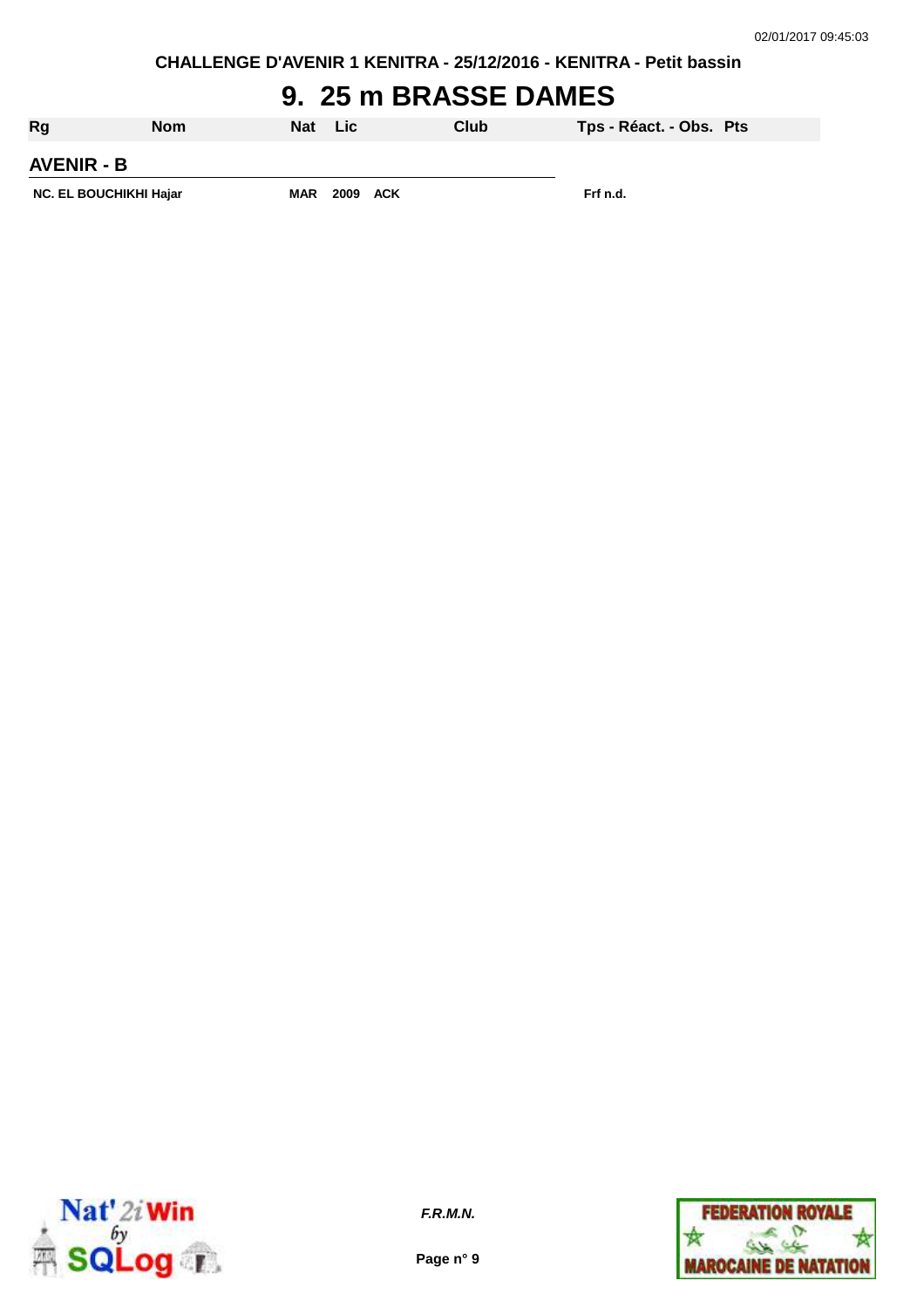## **10. 25 m BRASSE MESSIEURS**

| Rg                   | <b>Nom</b> | <b>Nat</b> | <b>Lic</b> |            | Club | Tps - Réact. - Obs. Pts |   |
|----------------------|------------|------------|------------|------------|------|-------------------------|---|
| <b>AVENIR - B</b>    |            |            |            |            |      |                         |   |
| 1. BARAKAT Rayane    |            | <b>MAR</b> | 2009       | ASS        |      | 30.45                   | 0 |
| 2. QARRO Mahdi       |            | <b>MAR</b> | 2010       | KAC        |      | 35.22                   | 0 |
| 3. OUASMINE Marouane |            | <b>MAR</b> | 2009       | <b>KAC</b> |      | 35.62                   | 0 |
| 4. ESSALFATI Mohamed |            | <b>MAR</b> | 2009       | <b>KAC</b> |      | 44.50                   | 0 |



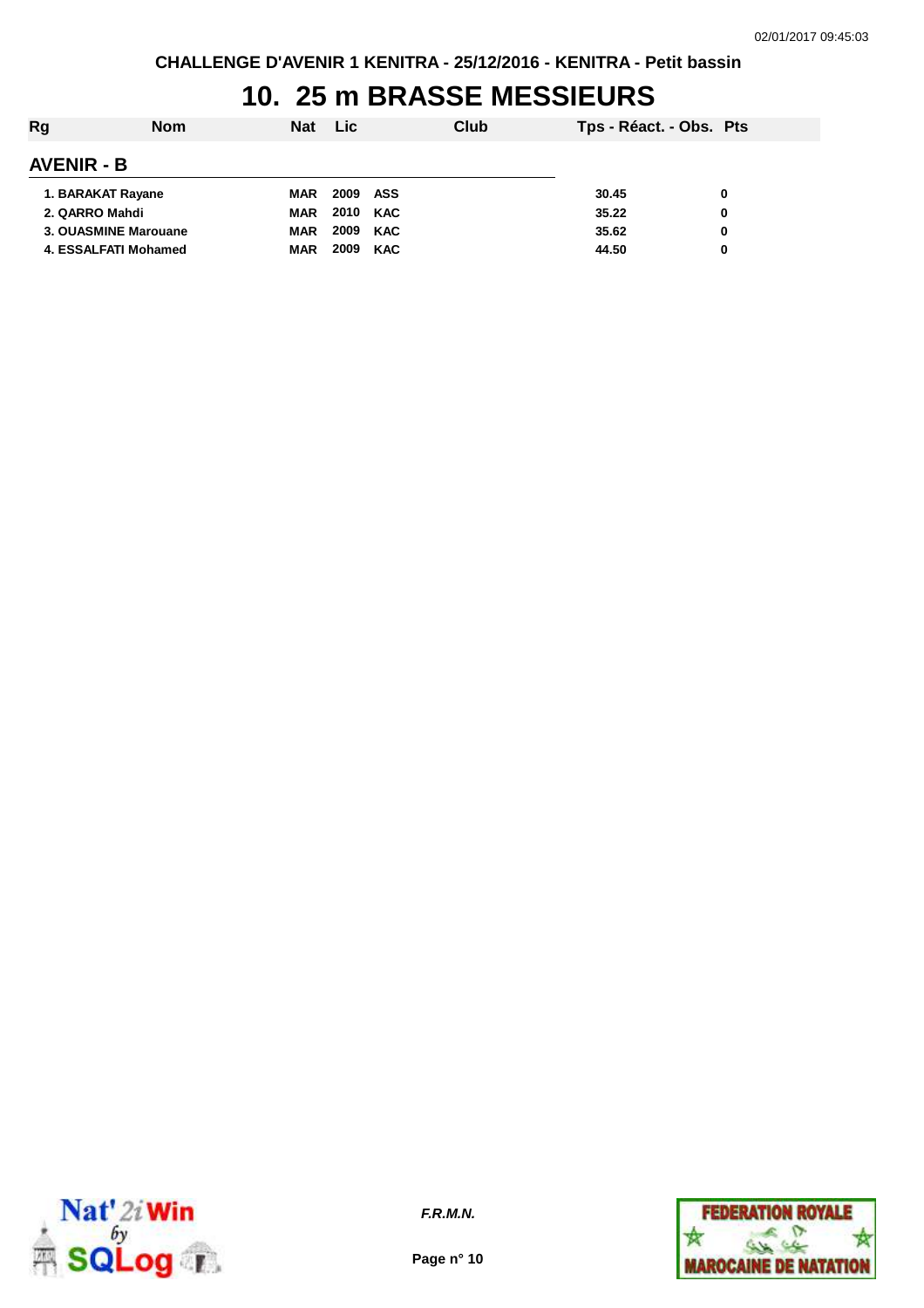**CHALLENGE D'AVENIR 1 KENITRA - 25/12/2016 - KENITRA - Petit bassin**

# **11. 50 m BRASSE DAMES**

| Rg                       | <b>Nom</b> | <b>Nat</b> | Lic.     | Club | Tps - Réact. - Obs. Pts |  |
|--------------------------|------------|------------|----------|------|-------------------------|--|
| <b>AVENIR - A</b>        |            |            |          |      |                         |  |
| <b>NC. GUENDOUF Hiba</b> |            | <b>MAR</b> | 2008 KAC |      | Frf n.d.                |  |



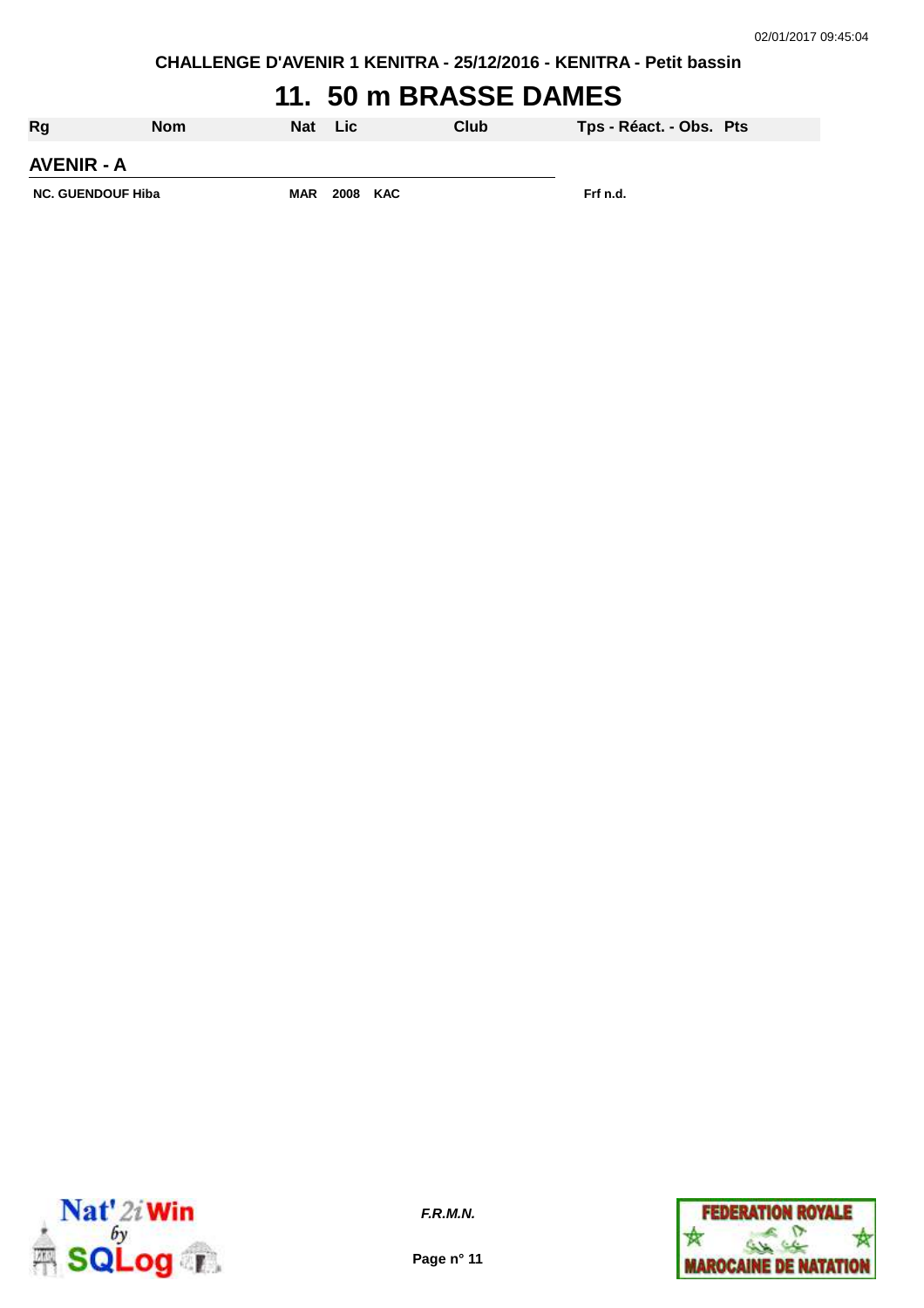## **12. 50 m BRASSE MESSIEURS**

| Rg<br>Nom                 | <b>Nat</b> | Lic  | Club        | Tps - Réact. - Obs. Pts |     |
|---------------------------|------------|------|-------------|-------------------------|-----|
| <b>AVENIR - A</b>         |            |      |             |                         |     |
| 1. SAADANI Akram          | <b>MAR</b> | 2008 | <b>ASS</b>  | 53.12                   | 126 |
| 2. EL MECHRAFI Noamane    | <b>MAR</b> | 2008 | <b>USCM</b> | 53.29                   | 125 |
| 3. GHOUDANE Fadi          | <b>MAR</b> | 2008 | <b>CSN</b>  | 1:01.28                 | 82  |
| 4. ELMAZOUNI Rayane       | <b>MAR</b> | 2008 | <b>CSN</b>  | 1:02.50                 | 77  |
| 5. JABRANI Amine          | <b>MAR</b> | 2008 | <b>USCM</b> | 1:04.28                 | 71  |
| 6. LAASKRI Hamza          | <b>MAR</b> | 2008 | <b>KAC</b>  | 1:04.37                 | 71  |
| 7. BENELHADJ Mohamed Said | <b>MAR</b> | 2008 | <b>CSN</b>  | 1:04.69                 | 70  |
| 8. OUAMALICH Asad         | <b>MAR</b> | 2008 | <b>KAC</b>  | 1:05.78                 | 66  |
| 9. AMMOR Rayane Mohammed  | <b>MAR</b> | 2008 | <b>USCM</b> | 1:06.03                 | 65  |
| <b>10. LAHDADI Amir</b>   | <b>MAR</b> | 2008 | <b>USCM</b> | 1:06.94                 | 63  |
| 11. ELAKADI Mohamed       | <b>MAR</b> | 2008 | <b>ASS</b>  | 1:10.40                 | 54  |
| 12. ABBAR Youssef         | <b>MAR</b> | 2008 | <b>CNK</b>  | 1:20.59                 | 36  |
| <b>NC. ABAKKAS Nizar</b>  | <b>MAR</b> | 2008 | <b>KAC</b>  | Dsg FD                  | 0   |



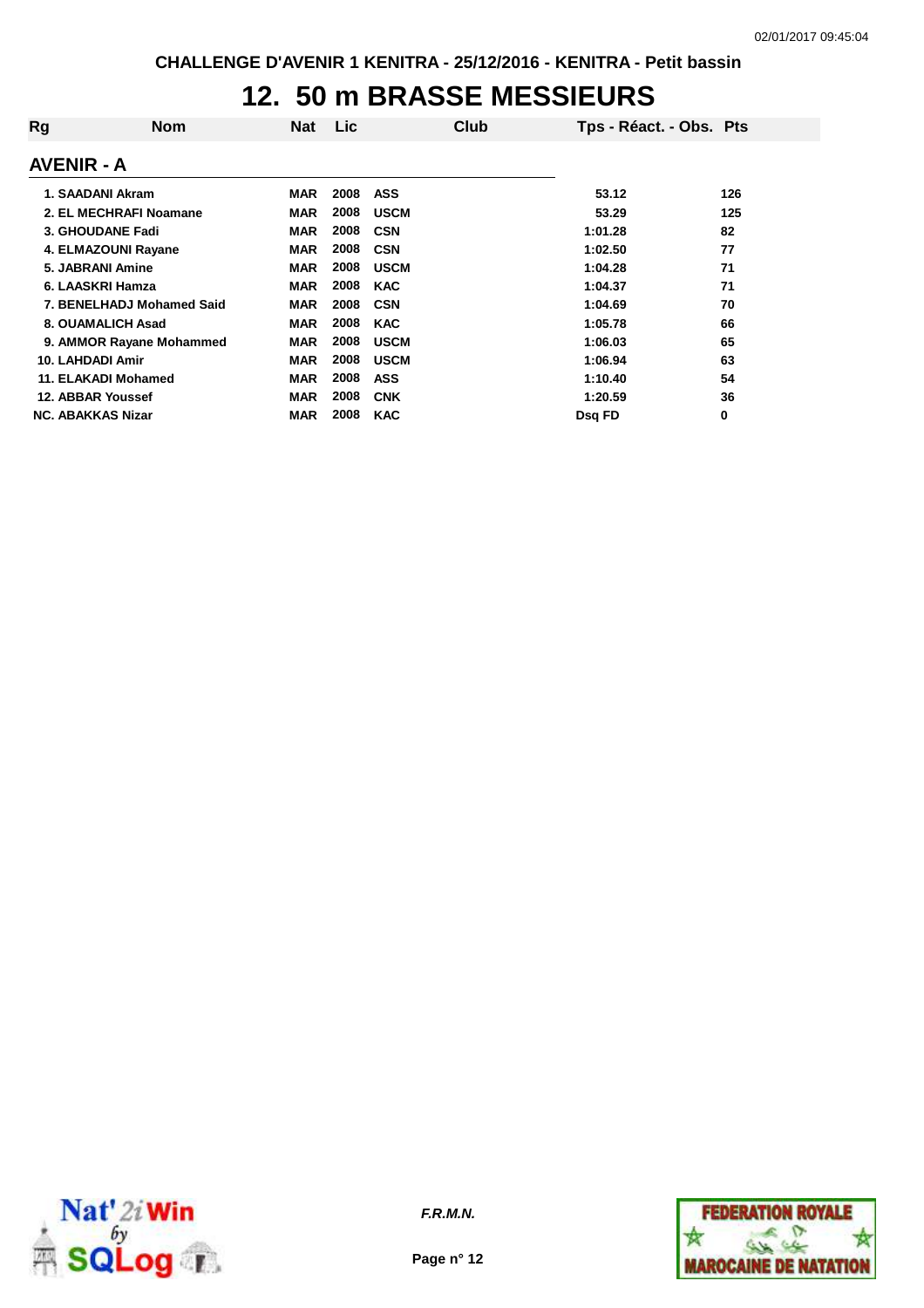## **13. 4 x 25 m NAGE LIBRE DAMES**

| Rg | <b>Nom</b>               | <b>Nat</b> | Lic  | Club       | Tps - Réact. - Obs. Pts |   |
|----|--------------------------|------------|------|------------|-------------------------|---|
|    | <b>AVENIR - A</b>        |            |      |            |                         |   |
|    | 1. ELAMRAOUI Ayat        | <b>MAR</b> | 2008 | <b>FUS</b> | 1:36.96                 | 0 |
|    | <b>BOUJENDAR Maria</b>   | <b>MAR</b> | 2008 | <b>FUS</b> |                         | 0 |
|    | <b>MARHFOUR Hiba</b>     | <b>MAR</b> | 2008 | <b>FUS</b> |                         | 0 |
|    | <b>SEJJARI Aya</b>       | <b>MAR</b> | 2008 | <b>FUS</b> |                         | 0 |
|    | 2. KADRI Sanae           | <b>MAR</b> | 2008 | <b>KAC</b> | 1:41.05                 | 0 |
|    | <b>SEMLALI Aya</b>       | <b>MAR</b> | 2008 | <b>KAC</b> |                         | 0 |
|    | <b>GUENDOUF Hiba</b>     | <b>MAR</b> | 2008 | <b>KAC</b> |                         | 0 |
|    | <b>ANEB Nouhaila</b>     | <b>MAR</b> | 2008 | <b>KAC</b> |                         | 0 |
|    | 3. MOUMNI Roeya Amina    | <b>MAR</b> | 2008 | <b>CNN</b> | 1:43.47                 | 0 |
|    | <b>BENMIMOUN Lina</b>    | <b>MAR</b> | 2008 | <b>CNN</b> |                         | 0 |
|    | <b>ACHIBANE Khawla</b>   | <b>MAR</b> | 2008 | <b>CNN</b> |                         | 0 |
|    | <b>ALAOUI Safa</b>       | <b>MAR</b> | 2008 | <b>CNN</b> |                         | 0 |
|    | <b>AVENIR - B</b>        |            |      |            |                         |   |
|    | 1. BARAKAT Marwa         | <b>MAR</b> | 2009 | <b>CNN</b> | 1:41.90                 | 0 |
|    | <b>BENSLIMANE Ghita</b>  | <b>MAR</b> | 2009 | <b>CNN</b> |                         | 0 |
|    | <b>KHARMICH Ghita</b>    | <b>MAR</b> | 2009 | <b>CNN</b> |                         | 0 |
|    | <b>BOUTRACHEH Syrine</b> | <b>MAR</b> | 2009 | <b>CNN</b> |                         | 0 |
|    | <b>NC. ALOUACH Rim</b>   | <b>MAR</b> | 2009 | <b>ASS</b> | Dsq Rel                 | 0 |
|    | <b>BENAZOUZ Nouha</b>    | <b>MAR</b> | 2010 | <b>ASS</b> |                         | 0 |
|    | <b>OUADI Basma</b>       | <b>MAR</b> | 2009 | <b>ASS</b> |                         | 0 |
|    | <b>TAYEBI Sahar</b>      | <b>MAR</b> | 2010 | <b>ASS</b> |                         | 0 |